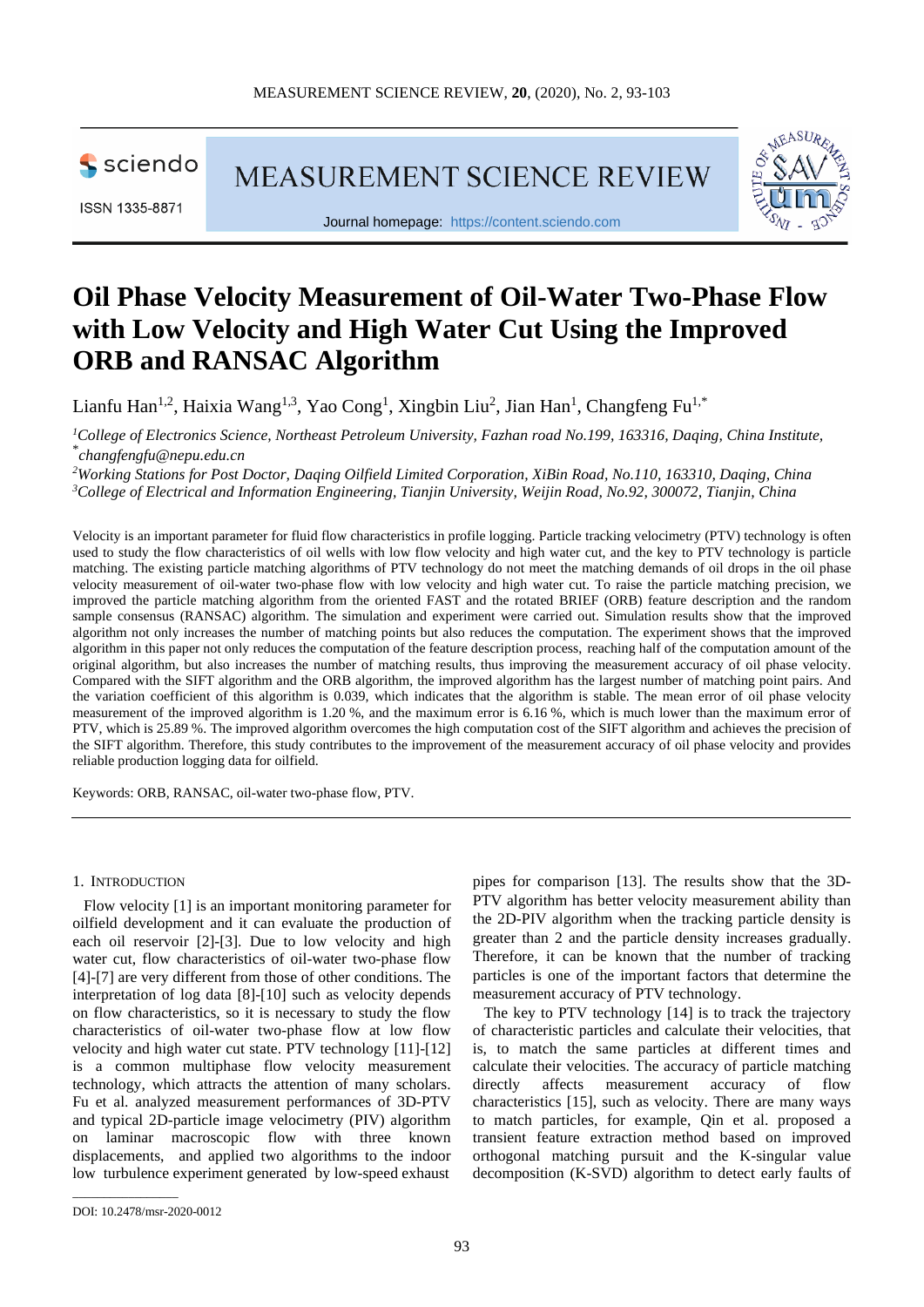rotating parts in electromechanical systems [16]. Manickam et al. proposed the SIFT algorithm to enhance potential fingerprint matching to extend the fingerprint matching technology [17]. Ma et al. proposed an improved ORB algorithm based on the speeded up robust features (SURF) algorithm [18]. The experiment results show that the improved algorithm has strong robustness under complex conditions such as image blurring and noise interference. In the velocity measurement of oil-water two-phase flow, Kong et al. proposed a PTV algorithm based on the scaleinvariant feature transform (SIFT) feature point matching, which was applied to velocity measurement of oil-water two-phase flow with low particle concentration [19]. The measurement results are of high precision and the method is applicable to oil droplet overlap and oil droplet size distribution. Yu et al. proposed an improved binary feature point extraction algorithm based on ORB [20], which was faster and more accurate than the SIFT and the SURF algorithms. SIFT algorithm has high accuracy, but the calculation process is complicated and takes a long time. The oil phase of oil-water two-phase flow at low flow velocity is distributed above the horizontal pipe, and oil phase slippage occurs under the influence of gravity and density [21]. Even under the same operating condition, this phenomenon cannot make the average velocity of oil-water two-phase flow replace the average velocity of oil-phase flow. So far, few studies have been done on oil phase velocity measurement alone. In addition, many scholars have studied and improved the ORB algorithm to improve its algorithm matching accuracy. For example, Pang et al. proposed an improved ORB feature point matching algorithm based on particle swarm optimization algorithm to improve the image matching accuracy [22]. Shu et al. firstly used the angle cosine method to conduct preliminary screening of matching point pairs, and then used the RANSAC algorithm based on homography matrix to eliminate false matching point pairs to improve the matching accuracy [23]. The improved algorithm is robust and not affected by image blurring and brightness unevenness. Many studies have been conducted in the direction of improving algorithm accuracy. PTV algorithm is to calculate the average velocity vector of particles based on the final result of the matching. It should not only consider the accuracy of the matching algorithm, but also consider the number of matching results. The greater the number of matching results, the closer the PTV algorithm's calculation results will be to the average particle velocity, and therefore, the higher the accuracy of the final velocity measurement will be.

Based on previous studies, the ORB algorithm was applied to calculate the oil phase velocity of oil-water two-phase flow with low flow velocity and high water cut, and the matching result was shown in Fig.1. The blue lines in the figure are the matching results of oil phase characteristics of the first and second images. The green points to the left of the blue lines are oil phase feature points in the first frame, and the red points on the right are oil phase feature points in the second frame. The ORB algorithm is an improvement on the Features from Accelerated Segment Test (FAST) algorithm [24] and the Binary Robust Independent Elementary Features (BRIEF) algorithm [25]. Compared with the SIFT and the SURF algorithms, the calculation methods of the FAST algorithm and the BRIEF algorithm are relatively simple and the calculation amount is also less. The calculation amount is inversely proportional to the calculation speed. In addition, the Hamming distance is used for matching in the ORB algorithm, and the number of error matches is large. So, the ORB algorithm computes fast enough, but with very low accuracy.



Fig.1. Oil-water two-phase flow oil matching results using the ORB algorithm.

Considering the efficiency and accuracy of the ORB and the RANSAC algorithms, a PTV algorithm based on the improved ORB and RANSAC algorithms was proposed in this paper to improve the measurement velocity accuracy of oil phase in oil-water two-phase flow with low velocity and high water cut. The research method is simple and the calculation is efficient and accurate, which is convenient to analyze the flow characteristics of oilfield fluid and interpret the logging data. However, it is suitable for the study of oilphase velocity of oil-water two-phase flow with high water cut and low flow velocity. In this condition, the oil-phase in the fluid exists in a bubble and the oil-phase characteristic is extracted using the ORB algorithm to facilitate the calculation of oil-phase velocity.

First, the improvement of feature point description for ORB feature extraction and the RANSAC algorithm is described. Then, the improved algorithm is verified by simulation and experiment. Last, the improved algorithm is applied to measure the oil-phase velocity of oil-water twophase flow with low flow velocity and high water cut, and the measurement results are analyzed.

## 2. ORB FEATURE EXTRACTION OF OIL PHASE

ORB feature extraction [26] is an improved algorithm based on the FAST algorithm and the BRIEF algorithm, including feature point detection and feature point description. In this paper, the feature point description of oil phase is improved.

To make feature point description distinguishable and improve the accuracy of subsequent matching, ORB feature point description [27]-[28] improves the BRIEF algorithm by adding rotation factor in the direction of feature points. The selection of randomly selected point pairs corresponding to a feature point descriptor in the ORB algorithm is shown in Fig.2.a). The point pairs are randomly selected in the region 31-by-31 center on feature points. The points are sorted out and defined as 2-by-2n dimensional matrix, which is named as point set matrix. And the matrix is fixed and consistent with all feature points in the image. Therefore, randomly selected point pairs should be rotated according to the direction of feature points, which extends the time used for feature point description.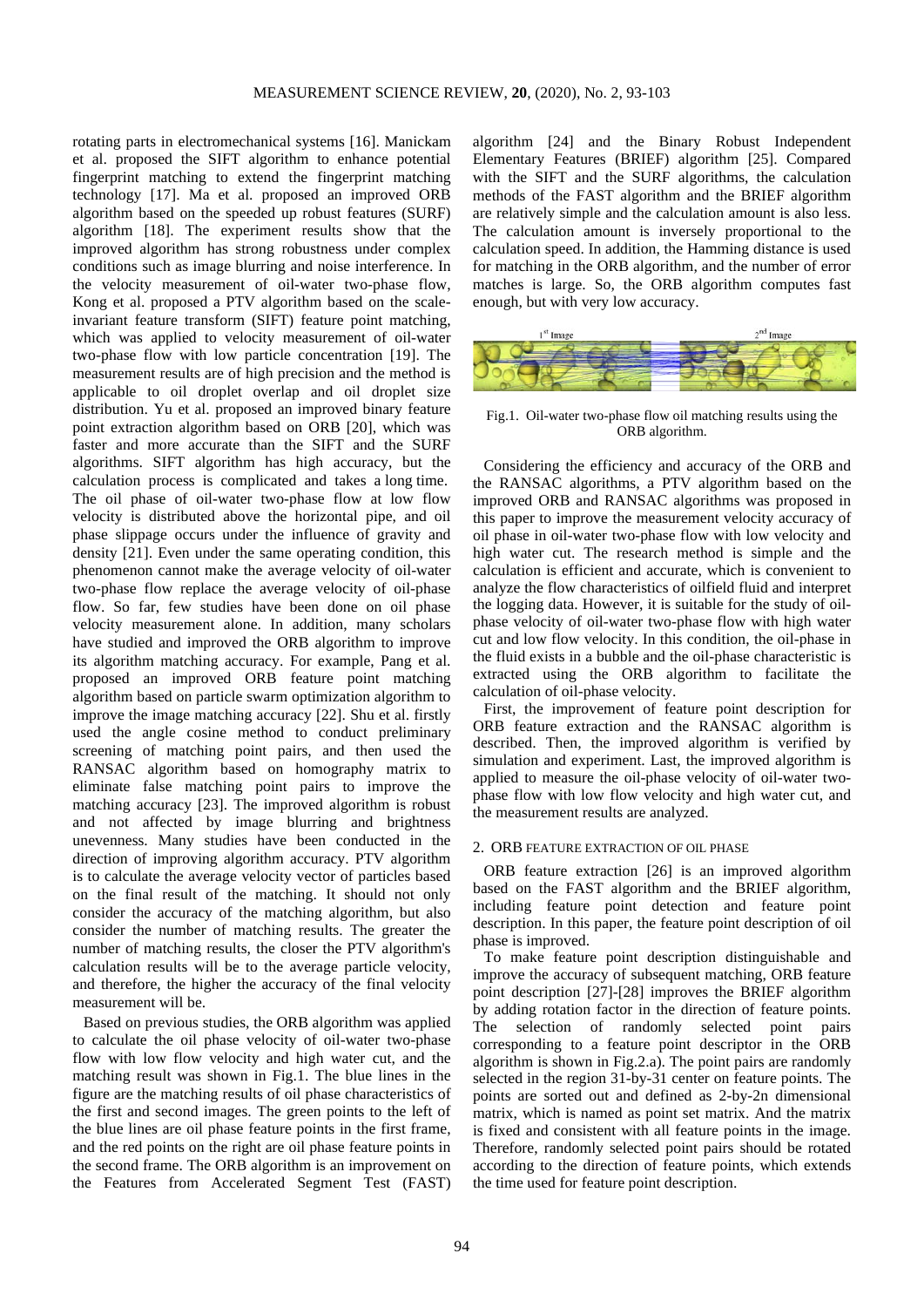

Fig.2. The selection of feature point descriptors.

This paper proposes a way to reduce the number of random points corresponding to descriptors to reduce the computing time of feature point description. Namely, a way to reduce the number of column vectors of matrix *S* . The algorithm steps of this paper are as follows:

Step 1: determine point set matrix *S*′ . The second random point required by the *l*<sup>th</sup> binary code is taken as the first random point required by the  $(l+1)$ <sup>th</sup> binary code, as shown in Fig.2.b). If the length of binary code string is *n* , then the number of column vectors of matrix  $S'$  is  $n+1$ . The matrix is expressed as (1):

$$
S' = \begin{bmatrix} x_1 & x_2 & \cdots & x_{n+1} \\ y_1 & y_2 & \cdots & y_{n+1} \end{bmatrix}
$$
 (1)

As shown in Fig.2., column vectors number of matrix *S*′ is reduced from  $2n$  column vectors of matrix *S* to  $n+1$ . The computation of  $S' \rightarrow S'_{\theta}$  is also reduced.

Step 2: determine the rotation matrix  $S'_{\theta}$ . Rotate matrix *S*<sup> $\prime$ </sup> according to rotation matrix  $R_{\theta}$  corresponding to the direction of characteristic points  $\theta$ , and equation (2) is obtained:

$$
S'_{\theta} = R_{\theta} S' = \begin{bmatrix} \cos \theta & \sin \theta \\ -\sin \theta & \cos \theta \end{bmatrix} \begin{bmatrix} x_1 & x_2 & \cdots & x_{n+1} \\ y_1 & y_2 & \cdots & y_{n+1} \end{bmatrix} = [P_1 \, P_2 \, \cdots \, P_{n+1}] \tag{2}
$$

According to (2), four multiplication operations and two addition operations are required to obtain each column in matrix  $S_\theta'$ . Compared with the ORB algorithm, the improved ORB algorithm reduces the multiplication amount  $m<sub>s</sub>$  and the addition quantity  $a<sub>s</sub>$ . The decrease of the multiplication amount  $m<sub>s</sub>$  and the addition quantity  $a<sub>s</sub>$  are as follows:

$$
\begin{cases} m_s = g \times 2n \times 4 - g \times (n+1) \times 4 = 4g(n-1) \\ a_s = g \times 2n \times 2 - g \times (n+1) \times 2 = 2g(n-1) \end{cases}
$$
 (3)

Where, *g* is the number of feature points in the image.

Step 3: determine the descriptors of feature points. Because the form of ORB descriptors is a binary code string, the descriptors at feature point  $P_i(x_i, y_i)$  are shown in (4):

$$
f_m = \sum_{1 \le j \le m} 2^{j-1} \tau_j \tag{4}
$$

Where, *m* is the length of binary string descriptors, 256 is taken in this paper;  $\tau$ , is a binary code, as shown in (5).

$$
\tau_j = \begin{cases} 1, & I'(P_j) < I'(P_{j+1}) \\ 0, & I'(P_j) \ge I'(P_{j+1}), \ j = 1, 3, 5, \dots, 2n - 1 \end{cases} \tag{5}
$$

Where,  $I'(P_i)$  is the smoothed pixel value at point  $P_i(x_i, y_j)$ .

ORB descriptors are independent of location and pixel value of selected random points, and they are related to the pixel values difference of two points. Stability of descriptors is determined by the greedy algorithm. Therefore, the decrease of random points number does not affect the stability of binary code string descriptors. The improved ORB algorithm is named as oriented FAST and Continuous rotated BRIEF algorithm, shortened as OCRB algorithm.

# 3. OIL PHASE FEATURE MATCHING IMPROVEMENT

Only Hamming distance is used to match the extracted feature points after ORB feature extraction. In other words, the point pairs with the smallest Hamming distance are selected as the matching point pairs. The matching point pairs of all oil phases are shown in Fig.3. The blue lines in the figure are the matching results of oil phase characteristics of the first and second images. The green points to the left of the blue lines are the oil phase feature points in the first frame, and the red points on the right are the oil phase feature points in the second frame.



Fig.3. Feature point matching results of oil phase.

Oil phase feature point matching results are divided into the following three matching types: 1) Correct matching point pairs. As shown in Fig.4.a), the similarity of feature points of the two images is the highest, and there is no feature point more similar than the other. 2) Wrong matching point pairs caused by high peripheral similarity. As shown in Fig.4.b), even if the similarity around some feature points in the two frames is the highest, wrong matching also occurs. 3) Wrong matching point pairs caused by repeated matching. As shown in Fig.4.c), it is obvious that some feature points in the first image have no corresponding and correctly matched feature points in the second image. So the feature points with the highest similarity are directly selected as matching point pairs according to the Hamming distance criterion. Repeated matching of one feature point will be formed, in which there's bound to be a false match.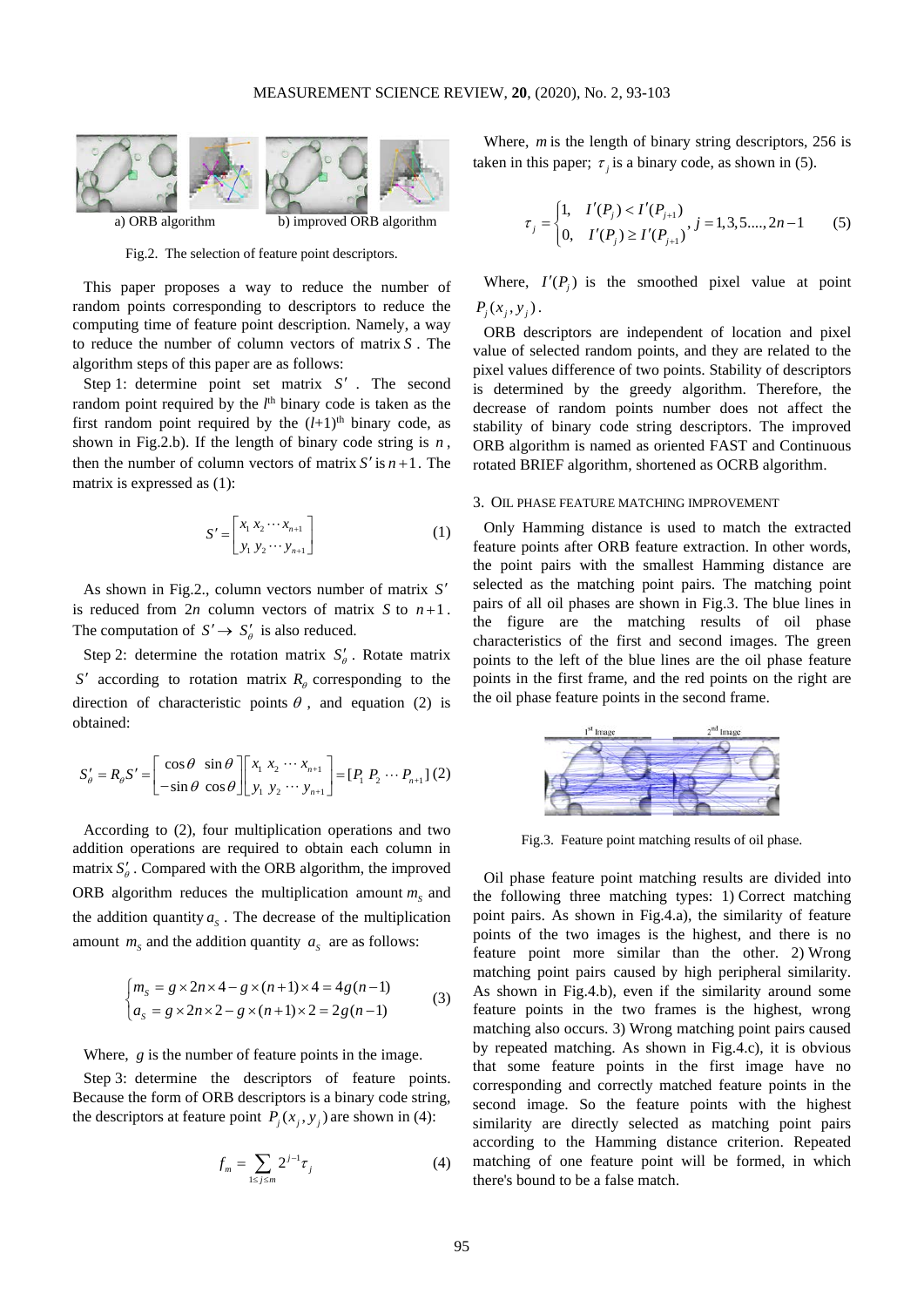

c) Multiple matching of single feature point

Fig.4. Oil phase feature point matching results classification.

For these three matching types, it is urgent to eliminate wrong matching point pairs to improve matching accuracy. The RANSAC algorithm [29]-[31] is often used to eliminate wrong matching points, and has noise resistance and robustness. Correct matching point pairs are still obtained after several iterations for data containing a large number of wrong matches.

Before the calculation of the RANSAC algorithm, the data with low similarity but correct matching were removed in the process of determining the observed data and model calculation data of the RANSAC algorithm, so the recall rate of the RANSAC algorithm was far less than 1. So the RANSAC algorithm does not perform well. Due to the instability of flow velocity of oil-water two-phase flow, the local velocity cannot represent the overall velocity. The more point pairs that match, the more accurate the average oil phase velocity in oil-water two-phase flow is. Therefore, the RANSAC algorithm is improved.

## *A. Improved RANSAC algorithm*

To obtain more correct data of matching point pairs, observation data and model calculation data of the RANSAC algorithm are extracted separately, as shown in Fig.5.



Fig.5. Analysis of improved RANSAC algorithm.

In Fig.5., *B* is all valid data in the data, that is, the correct matching point pairs in all matched data. *A* is all invalid data in the data, that is, the wrong matching point pairs in all matched data. *O* is all data, that is, all matching data, including correct matching point pairs and wrong matching point pairs, and the expression of *O* is *O*=*A*∪*B*. Meanwhile, *O* serves as an improved RANSAC algorithm for observation data. As the model calculation data of the improved RANSAC algorithm, *C'* satisfies two conditions: 1) it belongs to observation data; 2) the probability of the data being correctly matched is high enough. After repeated calculation and model fitting in *C'* data, the best model is selected, and has the largest number of corresponding inlier points in the model calculation data. The model is applied to the observation data to obtain the corresponding inlier points *D'* in the observation data, that is, the final matching point pairs. Where, *F'* and *G'* are, respectively, the correct matching point pairs and the wrong matching point pairs in the final matching point pairs *D'*. This algorithm is named as partial random sample consensus algorithm, and it is called PRANSAC algorithm for short. The precision and recall rate of the PRANSAC algorithm are, respectively:

$$
\begin{cases}\np' = \frac{F'}{G' + F'} \times 100\% = \frac{F'}{D'} \times 100\%\\
R' = \frac{F'}{B} \times 100\% \n\end{cases} \tag{6}
$$

Comparing the RANSAC algorithm with the PRANSAC algorithm, the accuracy *p*′ of the PRANSAC algorithm and *p* of the RANSAC algorithm are determined and obtained by confidence coefficient. Therefore, the accuracy of the two algorithms is not affected by the algorithm before and after the improvement. The ratio of the two recall rates *r* :

$$
r = \frac{R'}{R} = \frac{F'/B}{F/B} = \frac{F'}{F}
$$
 (7)

The model calculation data and observation data of the RANSAC algorithm are *C'*, the model calculation data of the PRANSAC algorithm is *C'*, and the observation data is *O*. Obviously, due to the different observation data of the two algorithms, the matching point pairs retrieved from the model are different. Obviously, the correct matching data *F*′ and *F* finally retrieved are different in size due to different observation data. The observation data of the former is larger than that of the latter, and the ratio of the recall rate  $r$  is greater than 1, so the size of the correct matching data retrieved by the former is also greater than that of the latter.

The improved feature matching is the final matching data processed by the Hamming distance and the PRANSAC algorithm. The algorithm steps are as follows:

Step 1: Extract the model calculation data *C*′ in the PRANSAC algorithm. First, Hamming distance is used to conduct inverse matching of feature points, and data with bidirectional matching is retained. Then, the threshold of the Hamming distance is set to extract the data below the threshold, which is the model calculation data C' of the PRANSAC algorithm.

Step 2: The observation data *O* and model calculation data *C*′ are normalized to reduce noise interference, so that the average distance [32] from each feature point to its shape point is  $\sqrt{2}$ . The transformation matrix is as follows: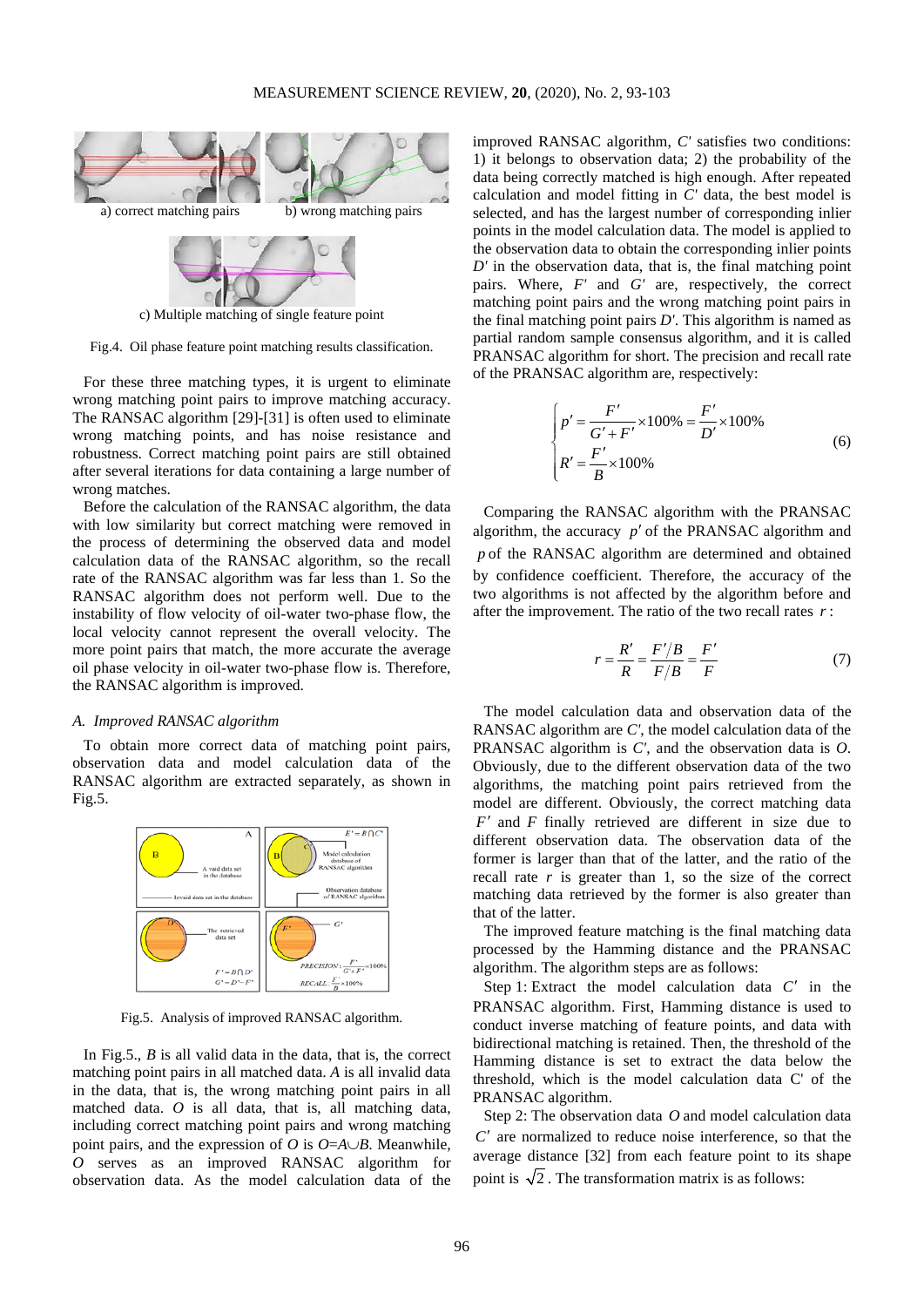$$
H_{ij} = \begin{bmatrix} s & 0 & -s \times c_x \\ 0 & s & -s \times c_y \\ 0 & 0 & 1 \end{bmatrix}, i, j = 1, 2
$$
 (8)

Where, *i* is the  $i^{\text{th}}$  image,  $j = 1$  refers to observation data,  $j = 2$  refers to model calculation data,  $c<sub>x</sub>$  and  $c<sub>y</sub>$  are the mean values of the horizontal and vertical coordinates of all feature points, respectively. *s* [33] refers to normalized stretch ratio, which is shown in (9):

$$
s = \frac{\sqrt{2}}{\sqrt{(x - c_x)^2 + (y - c_y)^2}}
$$
(9)

Where, *x* and *y* refer to the horizontal and vertical coordinates of feature points, respectively.

Step 3: Randomly select the data in model calculation data *C*′ , use the extracted data to estimate the model according to (10). The basic matrix  $F'$  is obtained.

$$
p_2^T F' p_1 = \begin{bmatrix} x_2 & y_2 & 1 \end{bmatrix} \begin{bmatrix} f_1 & f_2 & f_3 \\ f_4 & f_5 & f_6 \\ f_7 & f_8 & f_9 \end{bmatrix} \begin{bmatrix} x_1 \\ y_1 \\ 1 \end{bmatrix} = 0 \tag{10}
$$

Where,  $p_2$  is feature point of the second image matched by feature point  $p_1$  in the first image.

Step 4: *F'* is inversely normalized and transformed to obtain the basic matrix *F* that conforms to observation data:

$$
F = (H_{12}^{-1})^T (H_{22})^T F'H_{21}H_{11}^{-1}
$$
 (11)

Step 5: The distance from model calculation data to its polar line is calculated. A threshold is set for the distance, which is lower than the threshold is judged as the inner point. Otherwise, it is judged as the outer point. The number of points in the record is *m* .

Step 6: Repeat steps 4 and 5 for *k* times. If the number of iterations *k* has not reached *kmax* and the optimal model has been determined, the iteration is terminated. The inlier points corresponding to the optimal model are selected as the matching point pairs finally obtained. If the number of iterations *k* has reached *kmax* and the optimal model has not been determined, the iteration is terminated. The optimal model selects the best model at present, and its corresponding inlier points are the matching point pairs finally obtained. Where, *kmax* is set to 1000 in this paper.

OCRB feature extraction and feature matching based on the PRANSAC algorithm in this paper are combined and named as P-OCRB algorithm.

# 4. THE P-OCRB ALGORITHM VERIFICATION

To verify the superiority of the P-OCRB algorithm, it is evaluated from aspects of description time, matching number and registration performance by taking Fig.6. as an example. In addition, the length of feature description time is related to and proportional to the amount of calculation in the process. The greater the amount of computation involved in feature description, the longer the description time will take. Therefore, the description time in this paper is reacted with the computational amount in the process.

## *A. Calculation amount of feature descriptions*

The feature points in Fig.6. are extracted and described, and results are shown in Fig.7. and Table 1. The colored circles in Fig.7. are feature points extracted by the OCRB algorithm in Fig.6.



Fig.6. Algorithm validation image.



Fig.7. Verification image after extracting feature points.

According to Table 1., the descriptors calculation account of the ORB algorithm is 1.99 times that of the OCRB algorithm, which is approximately 2 times. It shows that the OCRB algorithm has great improvement in computational efficiency. And the correlation between feature points is small, which has little influence on subsequent feature matching. Therefore, the OCRB algorithm proposed in this paper is effective and feasible.

Table 1. Feature extraction and description.

| <b>Algorithm</b>         | <b>Number</b><br>of feature<br>points | The<br>computation<br>of single<br>feature point<br>descriptors | The<br>computation<br>of all feature<br>point<br>descriptors |  |  |
|--------------------------|---------------------------------------|-----------------------------------------------------------------|--------------------------------------------------------------|--|--|
| <b>ORB</b><br>algorithm  | 866                                   | 512                                                             | 443392                                                       |  |  |
| <b>OCRB</b><br>algorithm | 866                                   | 257                                                             | 222562                                                       |  |  |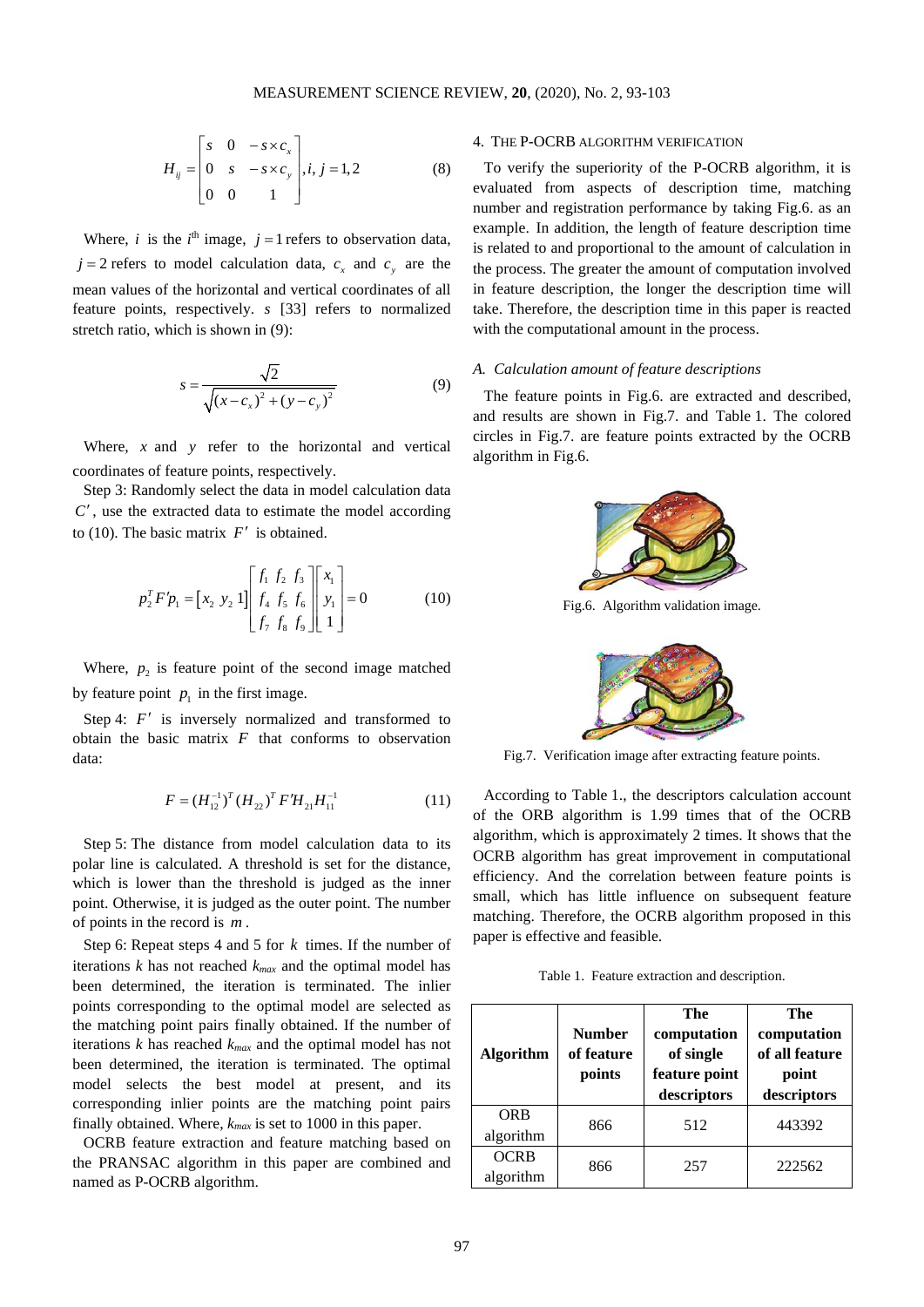# *B. Number of feature matching point pairs and matching accuracy*

Feature matching is carried out according to the above feature extraction and description. First, all the feature points are matched in the forward direction and the reverse direction, and the feature points with bidirectional matching are preserved. The preserved feature points are matched one by one. Then, matching point pairs with similarity greater than 90 % are extracted from them. In other words, the threshold of the Hamming distance is set to 26 and matching point pairs with the Hamming distance lower than 26 are extracted. To clearly observe the difference between the R-ORB algorithm and the P-OCRB algorithm, the observed data and model calculation data in the R-ORB algorithm are matching point pairs obtained by the bidirectional matching and similarity of more than 90 %. The observed data in the P-OCRB algorithm are the matching point pairs obtained by the bidirectional matching, and the calculated data of the model are the matching point pairs obtained by the bidirectional matching and the similarity of more than 90 %. The matching results are shown in Fig.8.



b) R-ORB algorithm

Fig.8. The matching results of validation image.

The number of matching point pairs obtained by the P-OCRB algorithm and the R-ORB algorithm is 308 pairs and 40 pairs, respectively. The number of matching point pairs of the former is significantly higher than that of the latter in Fig.8. Apparently, the P-OCRB algorithm has made a great breakthrough in the number of matching point pairs. Since the model calculation data of the two algorithms of PRANSAC and RANSAC are consistent, the optimal model selected is the same. The inlier points corresponding to the model are the matching point pairs finally obtained. Therefore, the accuracy of the selected optimal model determines the accuracy of the obtained matching point pairs. The matching effect of both algorithms is correct on the whole, and there is no wrong matching. Because the correct matching probability of the two algorithms is similar, the improvement of the algorithm has little effect on the accuracy. The P-OCRB algorithm can retain the high

accuracy of the original algorithm while extracting a large number of correct matching data.

To sum up, if matching data of the P-OCRB and the R-ORB algorithms achieve the same accuracy, the number of final matches obtained by the R-ORB algorithm is much less than that by the P-OCRB algorithm. If the same number of matches is extracted using two algorithms, the accuracy of the final matches obtained by the R-ORB algorithm is lower than that of the P-OCRB algorithm. Therefore, the P-OCRB algorithm has more reliability and superiority than the R-ORB algorithm.

#### 5. EXPERIMENT

The experiment device for oil phase velocity measurement system is shown in Fig.9., which is composed of oil tank, water tank, oil-water separation tank, control system, and high-speed image acquisition module. The experiments are carried out in the simulated well of Daqing oilfield test service branch, and the image acquisition of the horizontal oil-water two-phase flow with high water cut and low velocity is conducted on the ground. According to the measurement requirements, the control system stirs and mixes the oil in the oil tank and the water in the water tank in a certain proportion. The mixed oil-water two-phase flow goes through the steady flow part and the test part, and then the oil-water two-phase flow is transported to the separation tank for oil-water separation, and finally to the oil tank and the water tank, respectively. In the test part, the images of oil-water two-phase flow are acquired by a high-speed camera.



a) chematic diagram of oil phase measurement using PTV.



b) physical diagram of oil phase measurement using PTV.

Fig.9. Experiment device for oil phase velocity measurement.

In the experiment, the fluid temperature is controlled at 77°F. Oil phase is white oil with a density of 0.8  $g/cm^3$ , and the water phase is tap water with a density of  $0.99$  g/cm<sup>3</sup>. The Reynolds number range of the oil phase is 914-4620. The pipe length of the steady flow part is 2 m, the pipe length of the test part is 0.1 m, and the pipe diameter is 0.02 m. The acquisition system adopts HSVISION Macrovis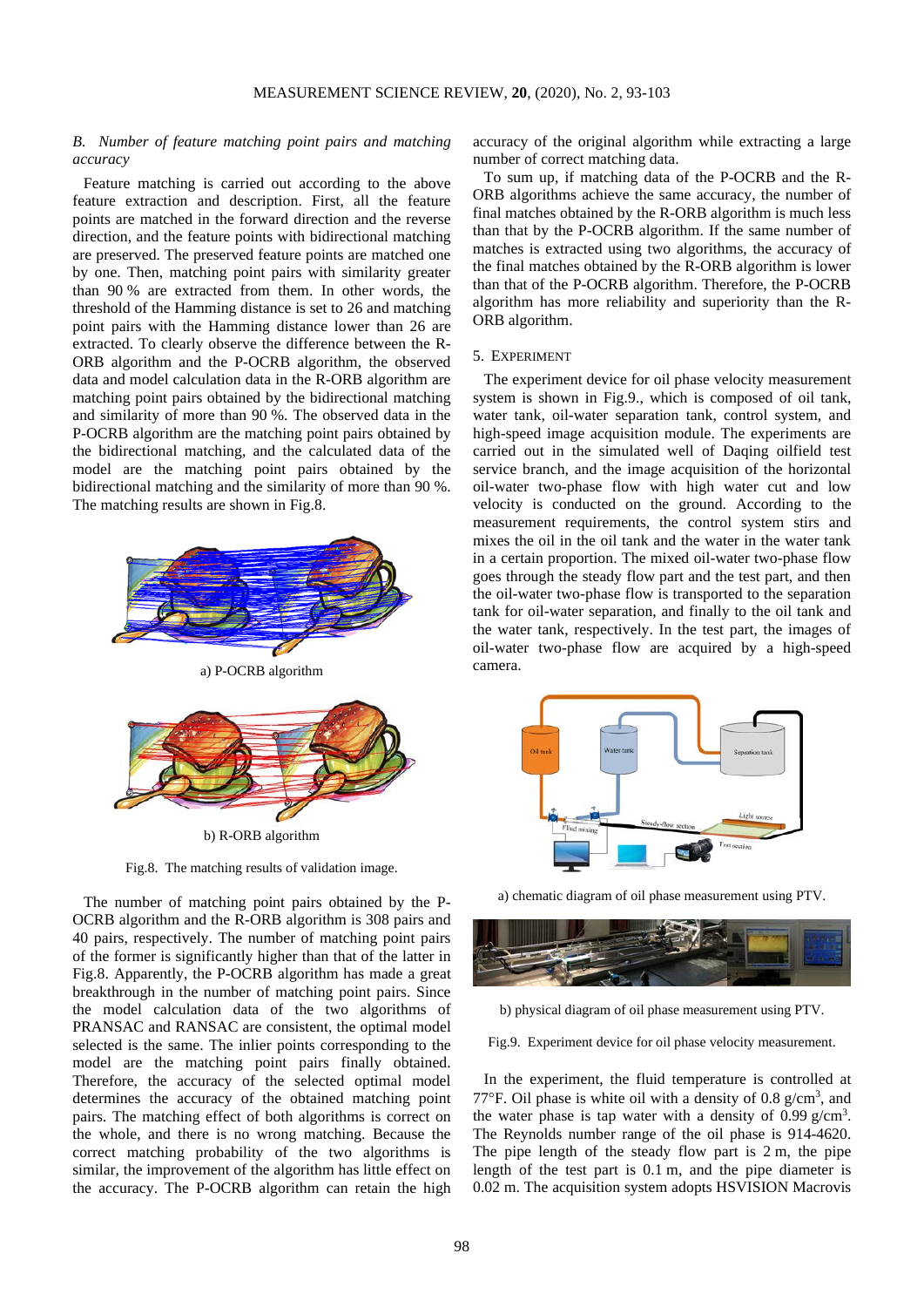EoSens with a frame speed of 0.001 s. The image resolution obtained is 1280 pixels  $\times$  1066 pixels. To test the reliability of the P-OCRB algorithm for measuring oil phase velocity of oil-water two-phase flow, the control platform was used to control velocity and water cut of oil-water two-phase flow. The total velocity range is 0.092 m/s~1.105 m/s, and the water cut is 70 %~90 %.

# 6. RESULTS AND DISCUSSION

As shown in Fig.10., oil phase images of oil-water twophase flow based on PTV are randomly selected for processing according to the differences in flow velocity and water cut. They are, respectively, the flow with velocity of 0.368 m/s and water cut of 80 %, the fluid with velocity of 0.368 m/s and water cut of 90 %, the fluid with velocity of 0.553 m/s and water cut of 90 %, and the fluid with velocity of 0.737 m/s and water cut of 90 %. To verify the effectiveness and feasibility of the improved algorithm in oil-water two-phase flow, the P-OCRB, the R-ORB, and the R-SIFT (To facilitate subsequent comparison, Euclidean distance is used for matching after feature extraction by the SIFT algorithm, and finally, the RANSAC algorithm is used for fine extraction of matching data. The whole algorithm process is named as the R-SIFT algorithm.) algorithms are used to extract and match the characteristics of the oil phase in oil-water two-phase flow to compare the advantages and disadvantages of three algorithms for oil phase velocity measurement. Analysis was carried out in this paper from three aspects: feature extraction, feature matching and processing, and oil phase average velocity.



a) velocity: 0.368 m/s, water cut: 90 %



b) velocity: 0.368 m/s, water cut: 80 %



c) velocity: 0.553 m/s, water cut: 90 %



d) velocity: 0.737 m/s, water cut: 90 %

Fig.10. PTV image of oil-water two-phase flow.

| <b>Condition</b> | <b>Algorithm</b> | Number of<br>feature points |                 | <b>Computations</b><br>for per feature                | <b>Memory</b><br>size of per | Number of<br>matching | Time of<br>description(ms) |                 |
|------------------|------------------|-----------------------------|-----------------|-------------------------------------------------------|------------------------------|-----------------------|----------------------------|-----------------|
|                  |                  | $1^{\rm st}$                | 2 <sub>nd</sub> | point descriptor                                      | descriptor                   | point pairs           | 1 <sup>st</sup>            | 2 <sub>nd</sub> |
| a                | R-SIFT           | 467                         | 463             | 256rotation+<br>256gradient+<br>16 <sub>mean</sub>    | 128 bytes                    | 241                   | 402.8                      | 399.46          |
|                  | R-ORB            | 678                         | 692             | 512rotation                                           | 32 bytes                     | 58                    | 129.39                     | 132.10          |
|                  | P-OCRB           | 678                         | 692             | 256rotation                                           | 32 bytes                     | 378                   | 64.69                      | 66.03           |
| $\mathbf b$      | R-SIFT           | 435                         | 418             | $256$ rotation+<br>256gradient+<br>16 <sub>mean</sub> | 128 bytes                    | 128                   | 375.37                     | 361.54          |
|                  | R-ORB            | 701                         | 678             | 512rotation                                           | 32 bytes                     | 30                    | 133.78                     | 128.82          |
|                  | P-OCRB           | 701                         | 678             | 256rotation                                           | 32 bytes                     | 306                   | 66.89                      | 64.38           |
| $\mathbf c$      | R-SIFT           | 804                         | 815             | $256$ rotation+<br>256gradient+<br>16 <sub>mean</sub> | 128 bytes                    | 308                   | 693.59                     | 703.29          |
|                  | R-ORB            | 1543                        | 1565            | 512rotation                                           | 32 bytes                     | 42                    | 295.45                     | 299.65          |
|                  | P-OCRB           | 1543                        | 1565            | 256 rotation                                          | 32 bytes                     | 805                   | 147.24                     | 149.35          |
| d                | R-SIFT           | 1098                        | 1031            | $256$ rotation+<br>256gradient+<br>16 <sub>mean</sub> | 128 bytes                    | 623                   | 947.08                     | 900.46          |
|                  | R-ORB            | 2800                        | 2664            | 512rotation                                           | 32 bytes                     | 58                    | 535.34                     | 508.73          |
|                  | P-OCRB           | 2800                        | 2664            | 256rotation                                           | 32 bytes                     | 1059                  | 267.26                     | 255.24          |

Table 2. Feature extraction and description.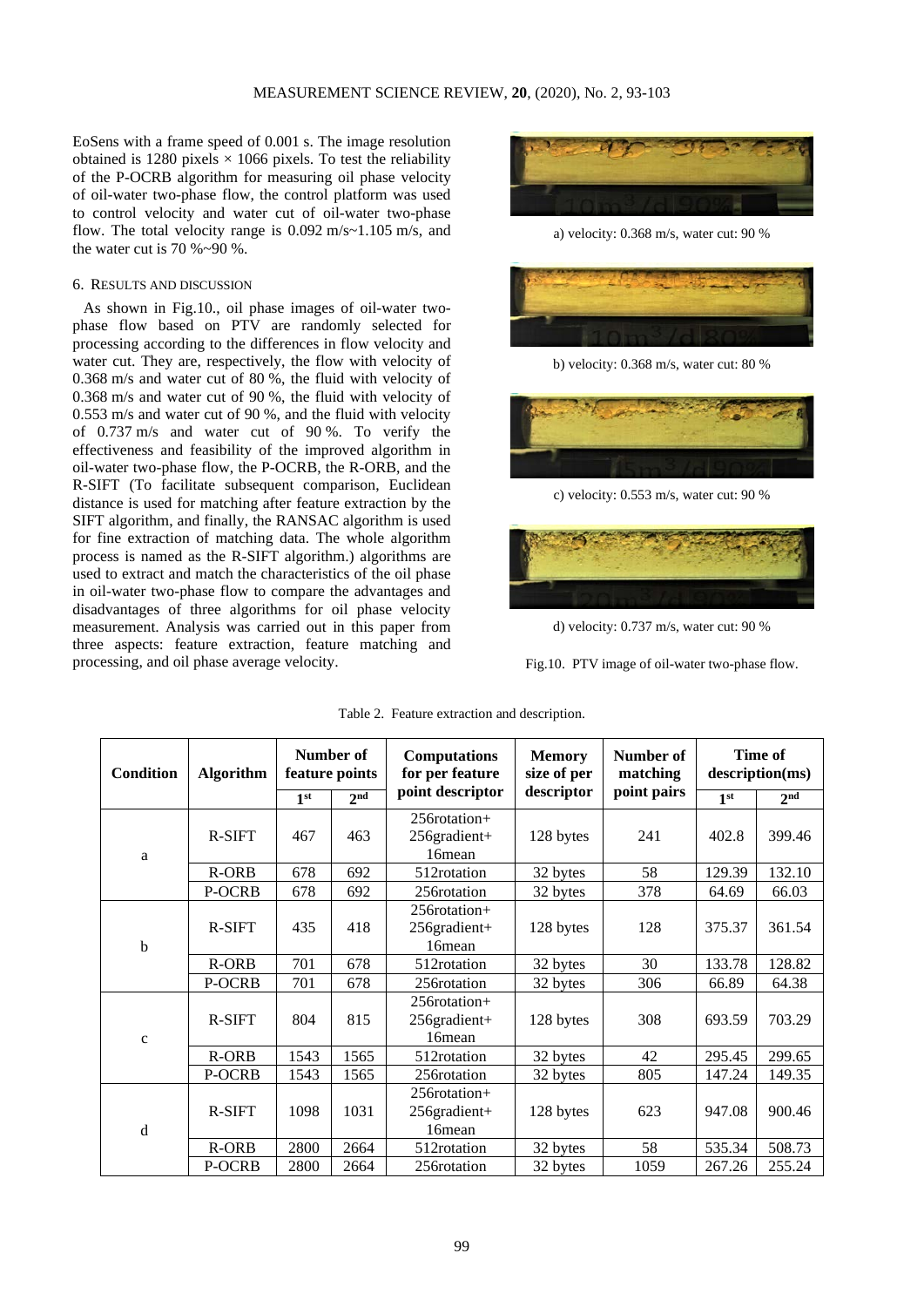## *A. Feature detection and description processing*

Under different conditions, two consecutive frames of oil-water two-phase flow images are randomly extracted and their feature points are extracted using the P-OCRB, the R-ORB, and the R-SIFT algorithms. By calculation, the feature points obtained by different algorithms for oilwater two-phase flow images under different conditions are shown in Table 2. Obviously, the number of feature points obtained by the R-SIFT algorithm is much smaller than that by the P-OCRB and the R-ORB algorithms. In addition, in the process of feature point detection in the R-SIFT algorithm, Gaussian blur is required first, and then 26-pixel points before and after the blur are compared to determine whether they are feature points. While the feature point detection in the P-OCRB and the R-ORB algorithms should be compared with 16-pixel points around them to determine whether they are feature points. It can be known that the R-SIFT algorithm has a much larger computational burden in detecting feature points than the P-OCRB and the R-ORB algorithms.

Then, the description calculation amount of each feature point for different algorithms in the description process is shown in Table 2. The feature point description process in the R-SIFT algorithm is much more complicated than that in the P-OCRB and the R-ORB algorithms. And the P-OCRB algorithm performed nearly half as much computations in the description process as the R-ORB algorithm. The R-SIFT algorithm descriptors are represented by 128-dimensional vectors, with each feature point descriptor occupying 128 bytes, while the P-OCRB and the R-ORB algorithm descriptors are represented by 256-bit binary code strings, with each feature point descriptor occupying 32 bytes.

Therefore, the order of ability used to detect a large number of features in the feature extraction process is as follows:  $P-OCRB = R-ORB > R-SIFT$ .

The order of complexity degree of each feature extraction process is as follows: R-SIFT > R-ORB > P-OCRB.

From the perspective of feature extraction, the P-OCRB algorithm has a comparative advantage, as it can not only extract a large number of feature points, but also improve the computational speed of feature description.

## *B. Feature matching and processing*

After the feature extraction, feature matching is carried out, and then partial matching point pairs are extracted from all matching point pairs to improve the matching accuracy. The final matching results using the R-SIFT, the R-ORB, and the P-OCRB algorithms are shown in Fig.11. The red, green, and blue lines in the figure are the matching lines of the two frames of images. The left side of the line is the feature points in the first frame, and the right side of the line is the feature points in the corresponding matching second frame.

After analyzing and comparing three kinds of matching data, the comparison result is shown in Fig.12. The red and green lines in the figure are the matching data obtained by using the R-SIFT and the R-ORB algorithms, respectively.

The yellow line is the matching data extracted by the P-OCRB algorithm but not by the R-SIFT and the R-ORB algorithms. It can also be seen from Fig.11. that the number of matching point pairs using the P-OCRB algorithm is the largest, compared with the R-SIFT algorithm and the R-ORB algorithm. And there is no obvious error matching in the three figures. Therefore, the efficient order of feature matching results is P-OCRB>R-SIFT>R-ORB.



a) velocity: 0.368 m/s, water cut: 90 %



b) velocity: 0.368 m/s, water cut: 80 %



c) velocity: 0.553 m/s, water cut: 90 %



d) velocity: 0.737 m/s, water cut: 90 %

Fig.11. The matching results of using different algorithm.

Although the feature description of the SIFT algorithm is more accurate than that of the ORB algorithm, the accuracy of the two algorithms can be the same after using the RANSAC algorithm. The only drawback of the R-ORB algorithm is that it has fewer matching data. The P-OCRB algorithm not only makes up for the shortcomings of the R-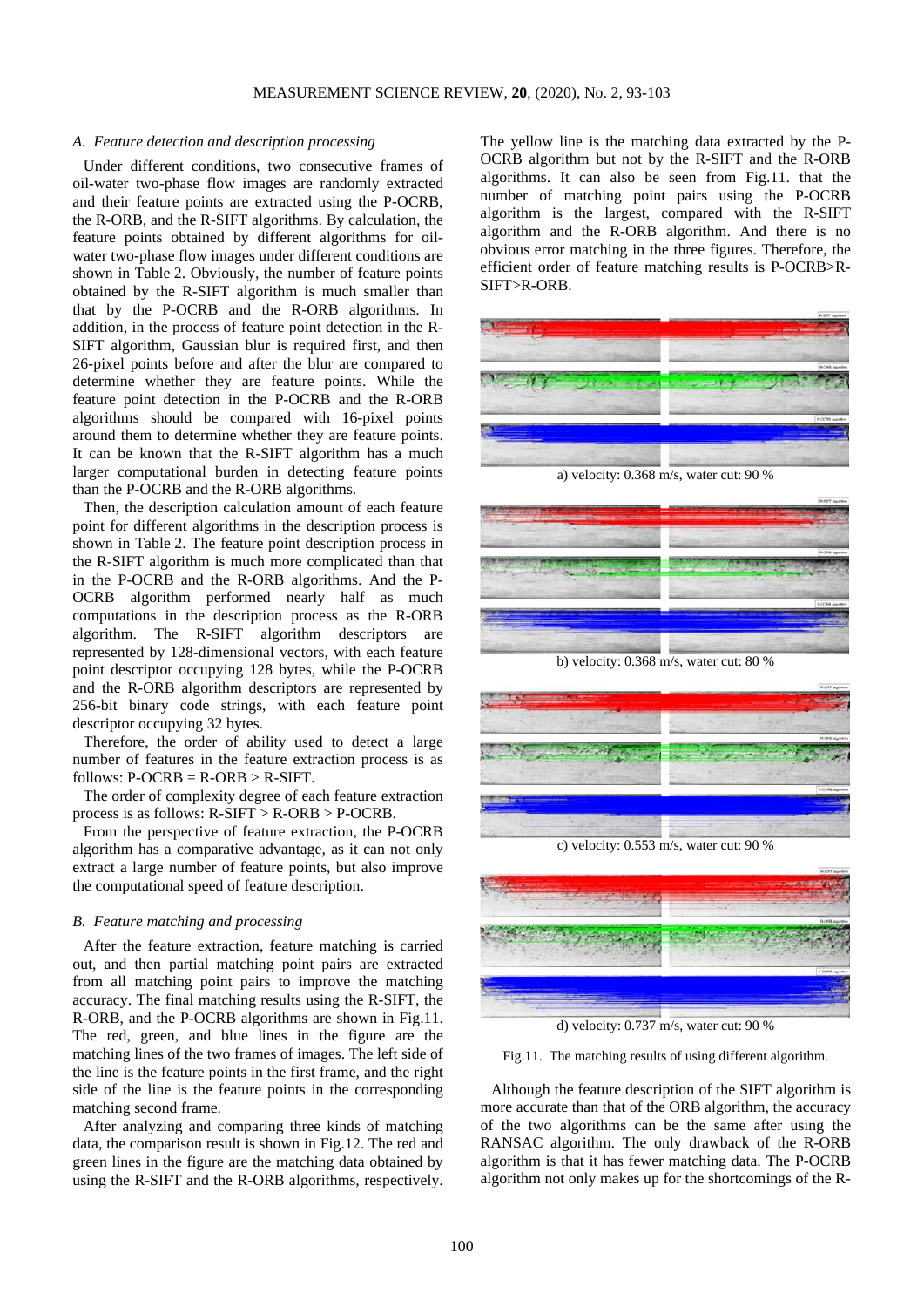ORB algorithm, but also avoids the computational complexity of the R-SIFT algorithm. So, the P-OCRB algorithm is feasible in the velocity measurement of oilwater two-phase flow.



Fig.12. The Comparative analysis diagram.

#### *C. Oil phase average velocity measurement*

The average velocity of oil phase was measured according to three matching results. The average oil phase velocity and theory flow velocity calculated by the R-SIFT algorithm, the R-ORB algorithm, and the P-OCRB algorithm are shown in Fig.13. The R-SIFT algorithm is used for oil-water two-phase flow with flow velocity of 0.368 m/s, 0.553 m/s, 0.762 m/s, and 0.991 m/s to obtain the average error of oil phase flow velocity of 4.64 %, 4.25 %, 1.37 %, and 5.87 %, and the maximum error of 14.7 %, 9.68 %, 9.92 %, and 12.54 %, respectively. The R-ORB algorithm is used for oil-water two-phase flow with flow velocity of 0.36 8m/s, 0.553 m/s, 0.762 m/s, and 0.991 m/s to obtain the average error of oil phase flow velocity of 11.12 %, 10.27 %, 12.28 %, and 10.36 %, and the maximum error of 22.7 %, 21.8 %, 20.2 %, and 24.9 %, respectively. The P-OCRB algorithm is used to obtain the average error of oil phase flow velocity of 4.12 %, 2.75 %, 2.51 %, and 2.36 %, and the maximum error of 13.7 %, 7.68 %, 8.29 %, and 5.39 %, respectively. And the measured data is stable around the actual data after

repeated experiments from two figures, and the variation coefficient of the experiment is 0.039. The smaller the variation coefficient, the higher the stability. Therefore, the stability of the P-OCRB algorithm is high.

A large number of experiments are carried out to observe the accuracy of the calculation results and the difference before and after algorithm improvement. The maximum errors of oil phase average velocity using the R-SIFT, the R-ORB, and the P-OCRB algorithms are calculated to be 9.42 %, 25.89 %, and 6.16 %, respectively. The average errors of the R-SIFT, the R-ORB, and the P-OCRB algorithms are 4.24 %, 13.34 %, and 1.2 %, respectively. Experimental data satisfies that the average oil phase velocity error calculated by the P-OCRB algorithm is generally lower than that calculated by the R-ORB and the R-SIFT algorithms.

The flow pattern of oil-water two-phase flow with high water cut and low velocity is in the state of oil-in-water in the upper layer and free water in the lower layer due to the influence of density. The oil phase is in an upward state and the average velocity of the oil phase is bound to be affected by the movement velocity of part of the oil phase. Therefore, the more characteristic matching data of oil phase, the more accurate matching results, and the smaller the average velocity error of oil phase. The P-OCRB algorithm not only improves the accuracy of the R-ORB algorithm in measuring the oil phase velocity, but also avoids the complexity and time consumption of the R-SIFT algorithm. And the relative errors obtained by the P-OCRB algorithm are all within the range of  $-6.5$  % $-6.5$  %, which meets the allowable errors of instrument measurement. Therefore, the P-OCRB algorithm can be applied to the measurement of oil phase velocity in oil-water two-phase flow with low velocity and high water cut, and it can improve the calculation speed and accuracy of the oil phase velocity.



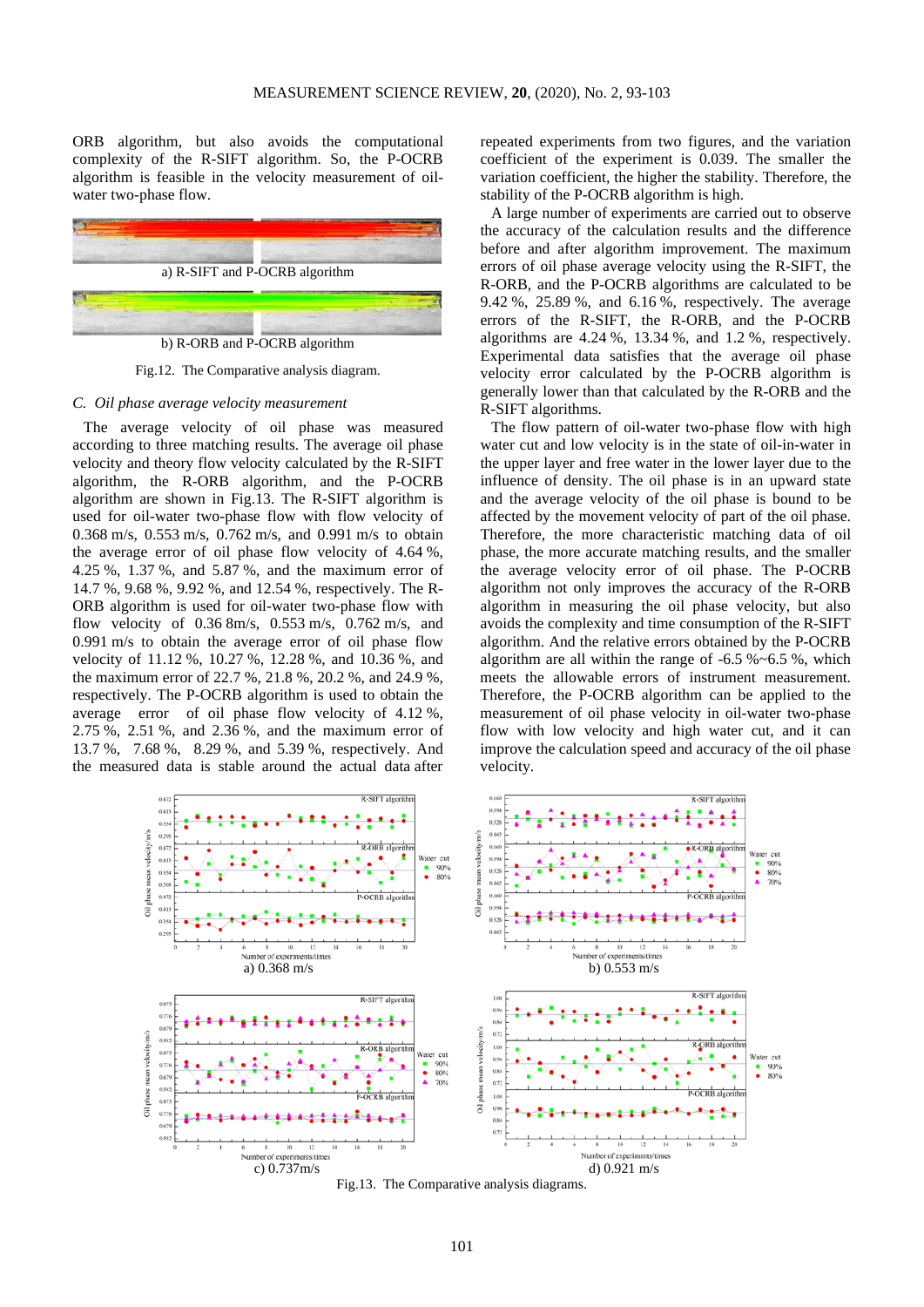# 7. CONCLUSIONS

In this paper, the feature description of the ORB algorithm and the RANSAC algorithm is improved, and the improved algorithm is called the P-OCRB algorithm. The P-OCRB algorithm is applied to the measurement of oil phase velocity in oil-water two-phase flow with low velocity and high water cut. The following conclusions are obtained:

1) Compared with the R-SIFT and the R-ORB algorithms, the P-OCRB algorithm reduces the amount of computation, increases the number of matching points, and improves the accuracy of pixel matching.

2) The oil phase velocity measurement experiment of oil-water two-phase flow shows that the algorithm is stable and the velocity measurement errors are less than 6.16 %, far lower than those of the R-SIFT and the R-ORB algorithms.

# ACKNOWLEDGMENT

This work was supported by the National Science Foundation of China (51774092), the China Postdoctoral Science Foundation (2016M601399) and Guiding Projects of Daqing (ZD-2019-05).

## **REFERENCES**

- [1] Saoud, A., Mosorov, V., Grudzien, K. (2017). Measurement of velocity of gas/solid swirl flow using Electrical Capacitance Tomography and cross correlation technique. *Flow Measurement and Instrumentation*, 53, 133-140.
- [2] Dejam, M. (2019). Advective-diffusive-reactive solute transport due to non-Newtonian fluid flows in a fracture surrounded by a tight porous medium. *International Journal of Heat and Mass Transfer*, 128, 1307-1321.
- [3] Dejam, M., Hassanzadeh, H., Chen, Z. (2018). Semianalytical solution for pressure transient analysis of a hydraulically fractured vertical well in a bounded dual-porosity reservoir. *Journal of Hydrology*, 565, 289-301.
- [4] Papi, A., Sharifi, A., Abdali, M.R. (2019). Simulation of the effect of rock type on recovery plan of a mature carbonate oilfield in the Middle East–Part 1: Waterflooding recovery plan. *Petroleum Science and Technology*, 37 (11), 1251-1259.
- [5] Gryzlov, A., Schiferli, W., Mudde, R.F. (2013). Softsensors: Model-based estimation of inflow in horizontal wells using the extended Kalman filter. *Flow Measurement and Instrumentation*, 34, 91-104.
- [6] Han, L., Hou, Y., Wang, Y., Liu, X., Han, J., Xie, R., Fu, C. (2019). Measurement of velocity of sandcontaining Oil–Water two-phase flow with super high water holdup in horizontal small pipe based on thermal tracers. *Flow Measurement and Instrumentation*, 69, 101622.
- [7] Li, L., Kong, L., Xie, B., Fang, X., Kong, W., Liu, X., Zhao, F. (2019). The Influence on response of a combined capacitance sensor in horizontal oil–water two-phase flow. *Applied Sciences*, 9 (2), 346.
- [8] Wei, J.D., Jin, N.D., Lian, E.Y., Wang, D., Han, Y., Zhai, L. (2018). Measurement of water holdup in oilin-water flows using three-channel conductance probe with center body. *IEEE Sensors Journal*, 18 (7), 2845-2852.
- [9] Xu, Z., Jiang, Y., Wang, B., Huang, Z., Ji, H., Li, H. (2017). Sensitivity distribution of CCERT sensor under different excitation patterns. *IEEE Access*, 5, 14830-14836.
- [10] Liu, C., Xu, L., Chen, J., Cao, Z., Lin, Y., Cai, W. (2015). Development of a fan-beam TDLAS-based tomographic sensor for rapid imaging of temperature and gas concentration *Optics Express*, 23 (17), 22494-22511.
- [11] Aguirre-Pablo, A.A., Aljedaani, A.B., Xiong, J., Idoughi, R., Heidrich, W., Thoroddsen, S.T. (2019). Single-camera 3D PTV using particle intensities and structured light. *Experiments in Fluids*, 60 (2), 25.
- [12] Scharnowski, S., Bross, M., Kähler, C.J. (2019). Accurate turbulence level estimations using PIV/PTV. *Experiments in Fluids*, 60 (1).
- [13] Fu, S., Biwole, P.H., Mathis, C. (2016). Numerical and experimental comparison of 3D Particle Tracking Velocimetry (PTV) and Particle Image Velocimetry (PIV) accuracy for indoor airflow study. *Building and Environment*, 100, 40-49.
- [14] Rubbert, A., Schröder, W. (2020). Iterative particle matching for three-dimensional particle-tracking velocimetry. *Experiments in Fluids*, 61 (2), 58.
- [15] Gim, Y., Jang, D.K., Sohn, D.K., Kim, H., Ko, H.S. (2020). Three-dimensional particle tracking velocimetry using shallow neural network for realtime analysis. *Experiments in Fluids*, 61 (2), 1-8.
- [16] Qin, Y., Zou, J., Tang, B., Wang, Y., Chen, H. (2020). Transient feature extraction by the improved orthogonal matching pursuit and K-SVD algorithm with adaptive transient dictionary. *IEEE Transactions on Industrial Informatics*, 16 (1), 215-227.
- [17] Manickam, A., Devarasan, E., Manogaran, G., Priyan, M.K., Varatharajan, R., Hsu, C.H., Krishnamoorthi, R. (2019). Score level based latent fingerprint enhancement and matching using SIFT feature. *Multimedia Tools and Applications*, 78 (3), 3065-3085.
- [18] Ma, D., Lai, H.C. (2019). Remote sensing image matching based improved ORB in NSCT domain. *Journal of the Indian Society of Remote Sensing*, 47 (5), 801-807.
- [19] Kong, L.F., Kong, W.H., Li, Y.W., Zhang, C., Du, S.X. (2014). An improved particle image velocimetry algorithm for velocity measurement of oil-water twophase flow. In *Applied Mechanics and Materials*. Trans Tech Publications Ltd., vol. 602, 1654-1659.